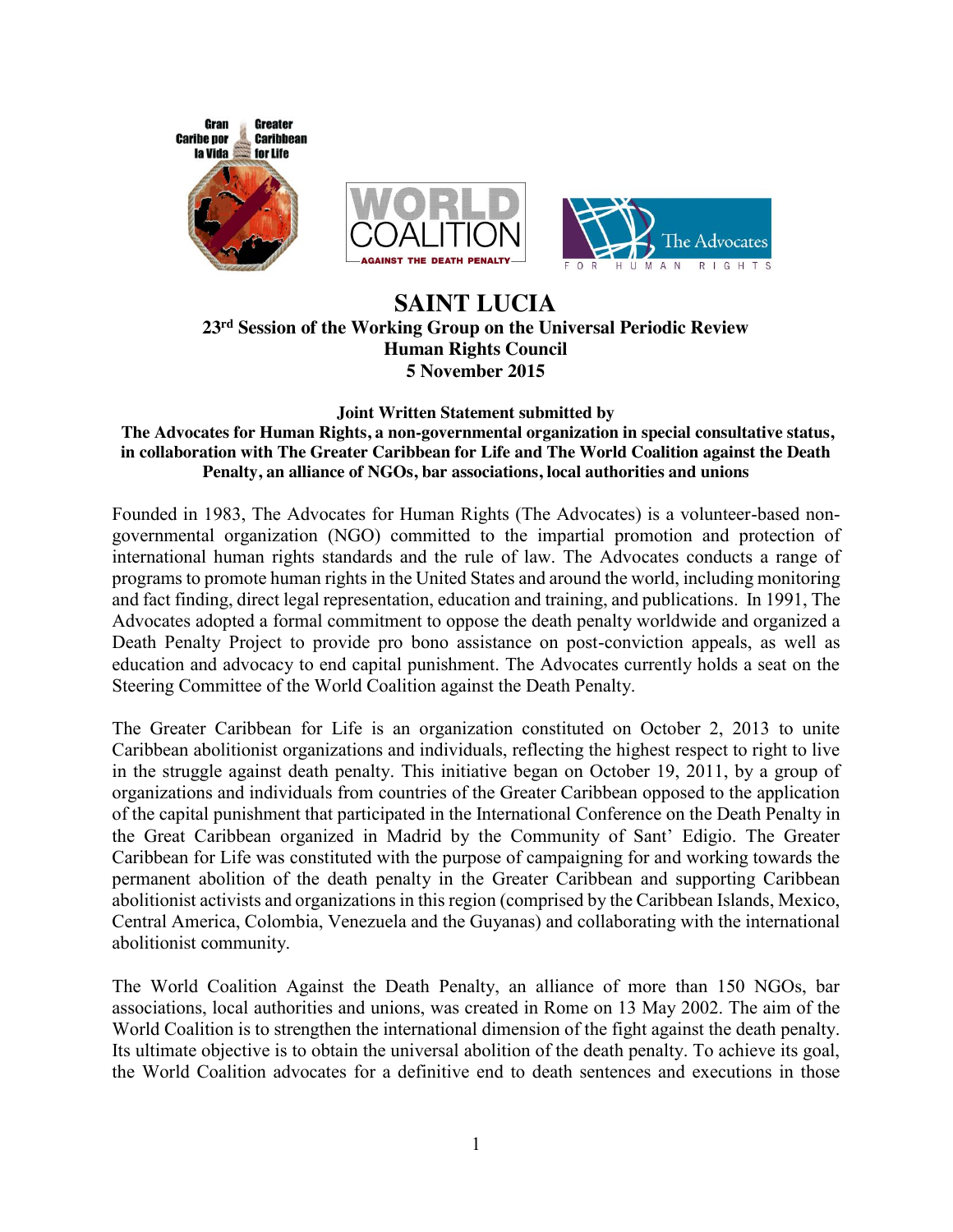countries where the death penalty is in force. In some countries, it is seeking to obtain a reduction in the use of capital punishment as a first step towards abolition.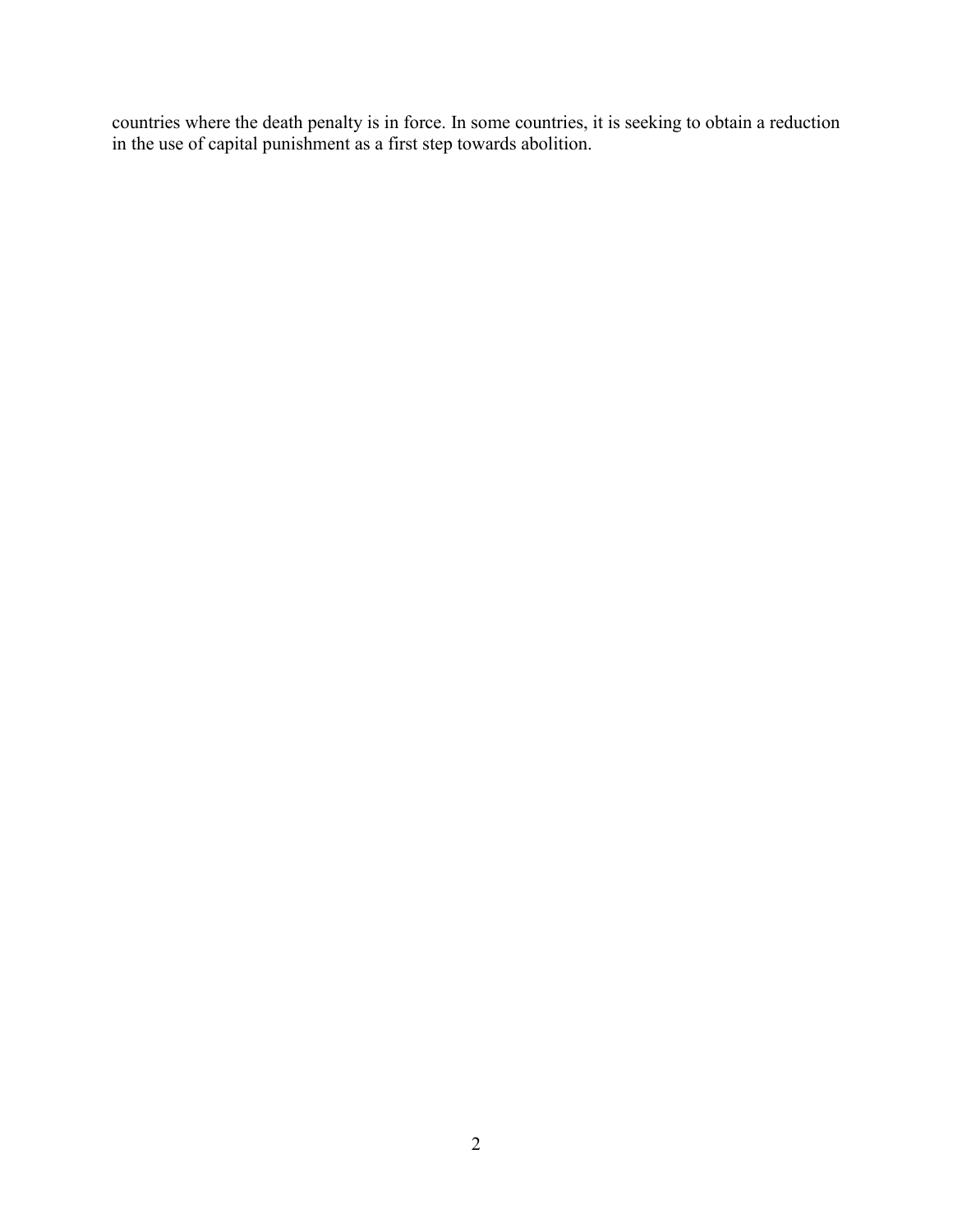#### **I. EXECUTIVE SUMMARY**

1. Saint Lucia is de facto abolitionist and there has not been a reported execution in the county since 1995. <sup>1</sup> However, **Saint Lucian politicians have begun calling for an end to the de facto abolition of the death penalty in response to rising crime rates, causing a serious concern that there might soon be a spike in the number of executions**. <sup>2</sup> Saint Lucia has rejected previous recommendations to declare a formal moratorium or abolish the death penalty, and has failed to follow through on its commitments to build public awareness of human rights, which might lessen public support for the death penalty.

#### **II. BACKGROUND**

#### *A. Domestic Legal Framework*

2. The death penalty in Saint Lucia applies to the offense of aggravated murder, including the murder of criminal justice personnel;<sup>3</sup> murders committed in furtherance of sex offenses, hate crimes, and drug trafficking;<sup>4</sup> murders committed in furtherance of acts of terrorism;<sup>5</sup> murders for capital gain;<sup>6</sup> murders that are part of multiple murders;<sup>7</sup> and murders by an offender who has previously been convicted of murder.<sup>8</sup>

3. The imposition of the death penalty in Saint Lucia is not mandatory.<sup>9</sup> Judges are allowed to consider several mitigating factors.<sup>10</sup> However, it is not clear how often judges exercise such discretion. Saint Lucia prohibits application of the death penalty to juveniles,  $1\overline{1}$  pregnant women until delivery or miscarriage,<sup>12</sup> and those suffering from a mental disorder that "substantially" impaired his or her mental responsibility for his or her acts in doing or being a party to the killing." $^{13}$ 

<sup>&</sup>lt;sup>1</sup> *Communities for Life – Saint Lucia, Latin America*, WORLD COALITION AGAINST THE DEATH PENALTY (Jan. 28, 2011), http://www.worldcoalition.org/Saint-Lucia.

<sup>&</sup>lt;sup>2</sup> World Coalition Against the Death Penalty, *Death Penalty Worldwide*, CORNELL UNIV. SCH. OF LAW, http://www.deathpenaltyworldwide.org/country-search-post.cfm?country=Saint%20Lucia (last updated Jan. 23, 2011); DEATH PENALTY IN THE CARIBBEAN: A HUMAN RIGHTS ISSUE, AMNESTY INT'L 24-25 (2012) (noting, for example, that prominent politicians in Saint Lucia have publicly voiced support for the increased imposition of the death penalty).

<sup>3</sup> St. Lucia Criminal Code 2004 §§ 86(1)(a), (4). 4 *Id.* at §§ 86(1)(d), (4).

 $5$  *Id.* at §§ 86(1)(f), (4).

 $6$  *Id.* at §§ 86(1)(e), (4).

<sup>7</sup> *Id.* at §§ 87(3)(b).

<sup>8</sup> *Id.* at §§ 87(3)(a).

<sup>&</sup>lt;sup>9</sup> See id. at § 86(5); Reyes v. The Queen, (2002) L.R.P.C. [43] (appeal taken from Belize); The Queen v. Hughes, (2002) L.R.P.C. [48-52] (appeal taken from St. Lucia).

<sup>&</sup>lt;sup>10</sup> St. Lucia Criminal Code 2004 § 86(5) (including factors such as the gravity and nature of the offense, character and record of the offender, subjective factors that may have influenced the conduct of the offender, manner of the execution of the offense, and the possibility of reform and social re-adaptation of the offender).

<sup>&</sup>lt;sup>11</sup> *Id.* at § 86(9).

<sup>12</sup> *Id.* at § 1007.

<sup>13</sup> *Id.* at § 90.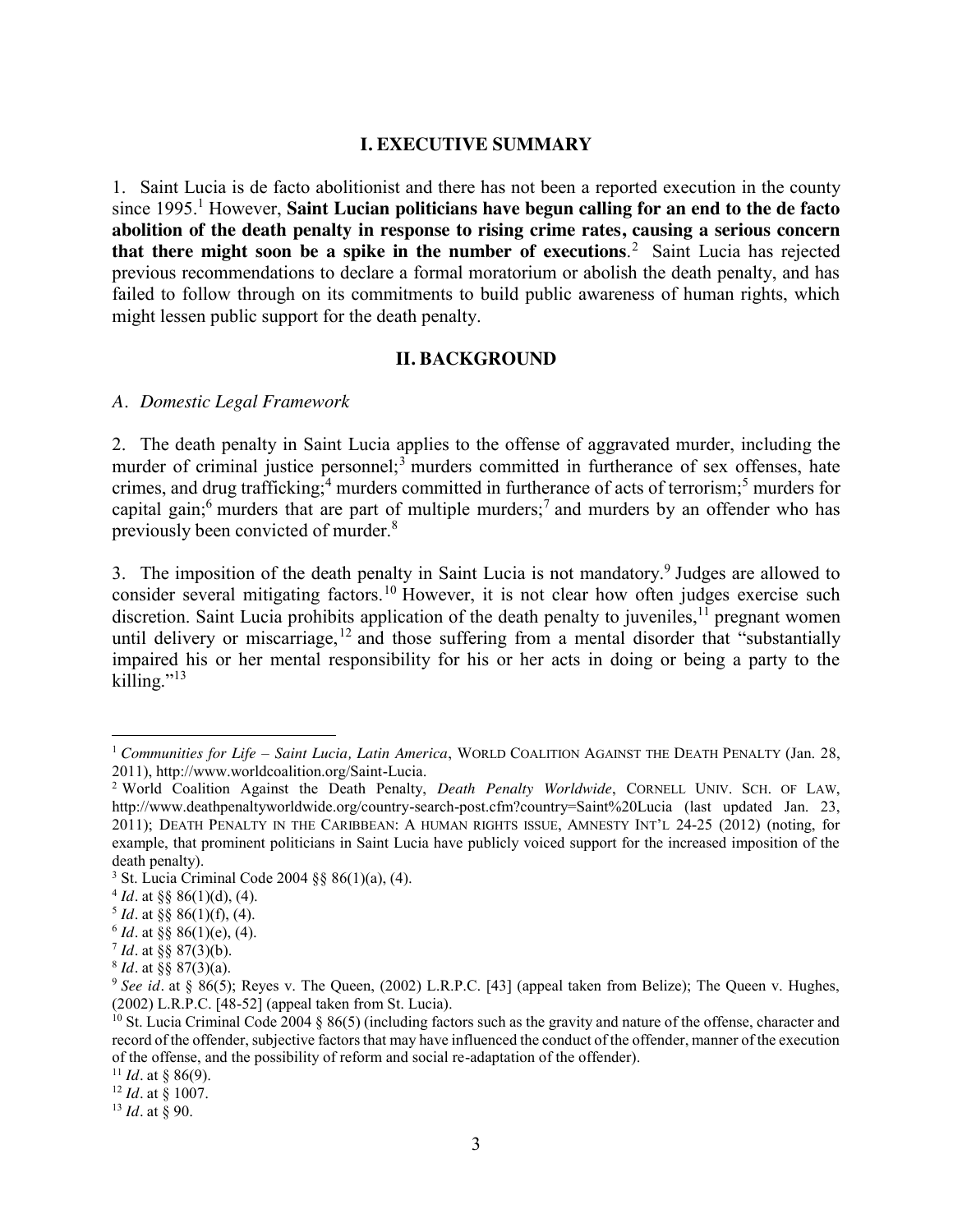4. The Governor-General has the prerogative of mercy, and may grant a pardon, clemency, commutation or stay of execution.<sup>14</sup> The Committee on the Prerogative of Mercy makes a recommendation to the Governor-General as far as exercising the prerogative; the Governor-General may also receive other reports related to the potential exercise.<sup>15</sup>

5. The Saint Lucia Constitution and criminal code allow for the accused persons have access to counsel at all phases of criminal proceedings.<sup>16</sup> For any person charged with a criminal offense, the Constitution also guarantees a fair hearing within a reasonable time by an independent and impartial court established by law. <sup>17</sup> In practice the **judicial system in Saint Lucia suffers from various issues, including heavy caseloads, insufficient protection for witnesses, problems with the jury, high levels of crime, weak forensic capacities, crime lab delays in processing evidence, lack of mental health assessments for the accused, and inadequate legal representation.** <sup>18</sup> One or more of these factors can easily contribute to the miscarriage of justice.

6. It is impossible to predict how the death penalty would be applied if the de facto moratorium is lifted in Saint Lucia. In the past, in violation of international standards, reports indicate that death row inmates in Saint Lucia were often shackled to the wall for their entire detention or for prolonged periods of time.<sup>19</sup> Thus, it is unclear whether the criminal justice system would provide those accused of death eligible crimes a process in accordance with all minimum international safeguards intended to prevent the arbitrary deprivation of life, torture, and coercion of the accused and witnesses to obtain convictions.

## *B. 2011 Universal Periodic Review (UPR) of Saint Lucia*

## *a. Recommendations and Saint Lucia's Response*

7. During Saint Lucia's last Universal Periodic Review in 2011, many countries commended Saint Lucia for its de facto moratorium on the death penalty and further requested that Saint Lucia consider instituting a formal moratorium.<sup>20</sup> Several countries also requested more information as to the possibility of Saint Lucia revoking the de facto moratorium in response to the increase in domestic crime.<sup>21</sup> In addition, many countries requested that Saint Lucia sign and ratify the ICCPR and the Second Optional Protocol to the ICCPR.<sup>22</sup>

 <sup>14</sup> CONSTITUTION OF SAINT LUCIA, Dec. 20, 1978, ch.4, arts. 74-76, 1978.

<sup>15</sup> *See* St. Lucia Criminal Code 2004 §§ 1007(1)-(3), 1113 (including medical reports and a report from the presided Judge).

<sup>16</sup> *See* CONSTITUTION OF SAINT LUCIA, Dec. 20, 1978, ch. 1, art. 8(2)(d); Legal Aid Act, §§ 22, 31, 35 (2007) (St. Lucia).<br><sup>17</sup> CONSTITUTION OF SAINT LUCIA, Dec. 20, 1978, ch. 1, art. 8(1).

<sup>&</sup>lt;sup>18</sup> DEATH PENALTY IN THE CARIBBEAN: A HUMAN RIGHTS ISSUE, AMNESTY INT'L 17 (2012); TURNING THE TIDE IN THE CARIBBEAN TOWARDS AN END TO THE DEATH PENALTY, AMNESTY INT'L 21 (2013).

<sup>&</sup>lt;sup>19</sup> Death Penalty Worldwide, *Death Row Conditions*, CORNELL UNIV. SCH. OF LAW, http://www.deathpenaltyworldwide.org/death-row-conditions.cfm (last updated Sept. 4, 2012).

 $10^{20}$  U.N. Human Rights Council Rep. of the Working Group on the Universal Periodic Review–St. Lucia, U.N. Doc. A/HRC/17/6 (Mar. 11, 2011).<br><sup>21</sup> *Id.* at pp. 10-11, ¶¶ 73 (Sweden), 74 (Argentina).<br><sup>22</sup> *See id.* at p. 16, ¶¶ 89.64-89.72 (Spain, Slovakia, Italy, Portugal, Australia, Sweden, Germany, France, Sweden,

among other countries).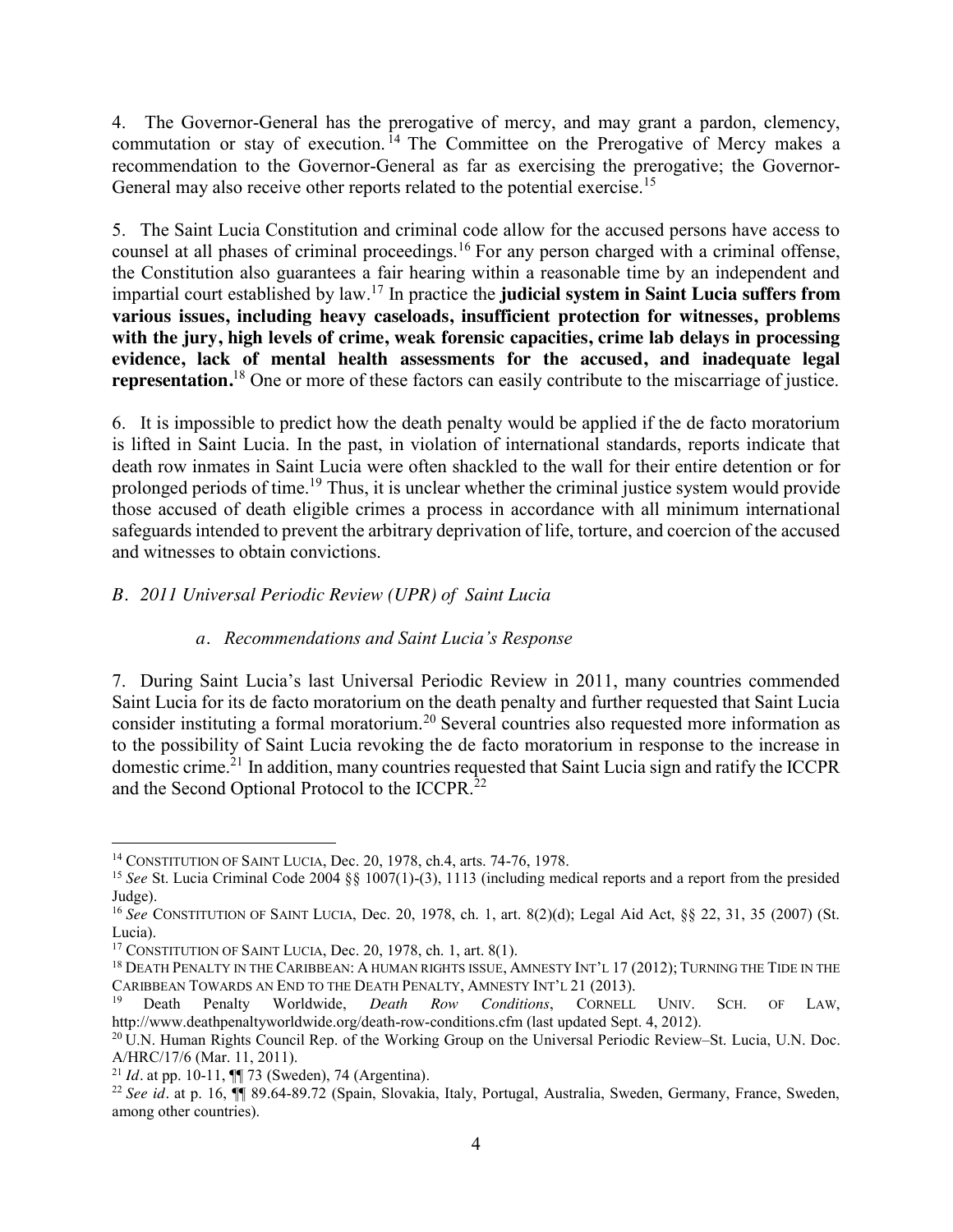8. Saint Lucia received more than 15 recommendations on the death penalty.<sup>23</sup> Saint Lucia noted many of these recommendations, including all recommendations that called for a formal moratorium and/or abolition of the death penalty.<sup>24</sup> The Saint Lucian delegation argued that the county's political system is a constitutional democracy, and "the current views of its population are not supportive of abolition of the death penalty."<sup>25</sup> The delegation noted, however, that "the country has not performed any executions within the last 15 years."<sup>26</sup> The delegation also drew attention to the fact that the Constitution of Saint Lucia and other domestic legislation already contain provisions that safeguard the rights of all persons.<sup>27</sup>

9. Saint Lucia accepted recommendations to ratify the ICCPR, to establish a National Preventative Mechanism (as recommended by Maldives), and to strengthen its Ombudsman's office to protect citizens against violations of their fundamental rights. <sup>28</sup> Further, Saint Lucia reaffirmed that it condemns any acts of torture, cruel, inhuman or degrading treatment or punishment, against any persons.<sup>29</sup>

# *b. Saint Kitts and Nevis's Implementation of UPR Recommendations*

10. It appears **little has been done since 2011 when the Saint Lucian delegation gave assurances that it would promote and build public awareness of human rights**. For example, although Saint Lucia accepted the recommendation to consider establishing a National Preventative Mechanism during its Universal Periodic Review in 2011, it has not submitted a designation of any such mechanism to the U.N. Subcommittee on Prevention of Torture.<sup>30</sup> Similarly, although Saint Lucia accepted the recommendation to consider strengthening its Ombudsmen's office to protect human rights, it does not appear the country has made a concerted effort to do so.<sup>31</sup> Further, in 2013, the U.S. Department of State reported that "few domestic rights" groups … [engaged in] investigating and publishing their findings on human rights cases" in Saint Lucia<sup>32</sup>

 <sup>23</sup> *Id.*

<sup>&</sup>lt;sup>24</sup> U.N. Human Rights Council Rep. of the Working Group on the Universal Periodic Review–St. Lucia, addendum presented by the State under Review, U.N. Doc. A/HRC/17/6/Add. 1 (June 1, 2011).

<sup>25</sup> *Id.* at p. 5, ¶¶ 89.64-89.71. 26 *Id.*

<sup>27</sup> *Id.* at p. 5, ¶ 89.64.

<sup>28</sup> *Id.* at pp. 2-4, ¶¶ 89.1, 89.2, 89.37-89.39. 29 *Id.* at p. 2, ¶ 6.

<sup>30</sup> Optional Protocol to the Convention Against Torture Subcommittee on Prevention of Torture, *National Preventative Mechanisms*, UNITED NATIONS HUMAN RIGHTS, http://www.ohchr.org/EN/HRBodies/OPCAT/Pages/NationalPreventiveMechanisms.aspx (last visited Dec. 8, 2014).<br><sup>31</sup> *See* CONSTITUTION OF SAINT LUCIA, Dec. 20, 1978.<br><sup>32</sup> ST LUCIA HUMAN RIGHTS REPORT. U.S. DEP'T OF STATE (201

<sup>32</sup> ST. LUCIA HUMAN RIGHTS REPORT, U.S. DEP'T OF STATE (2013), *available at*  http://www.state.gov/j/drl/rls/hrrpt/2013/wha/220468.htm.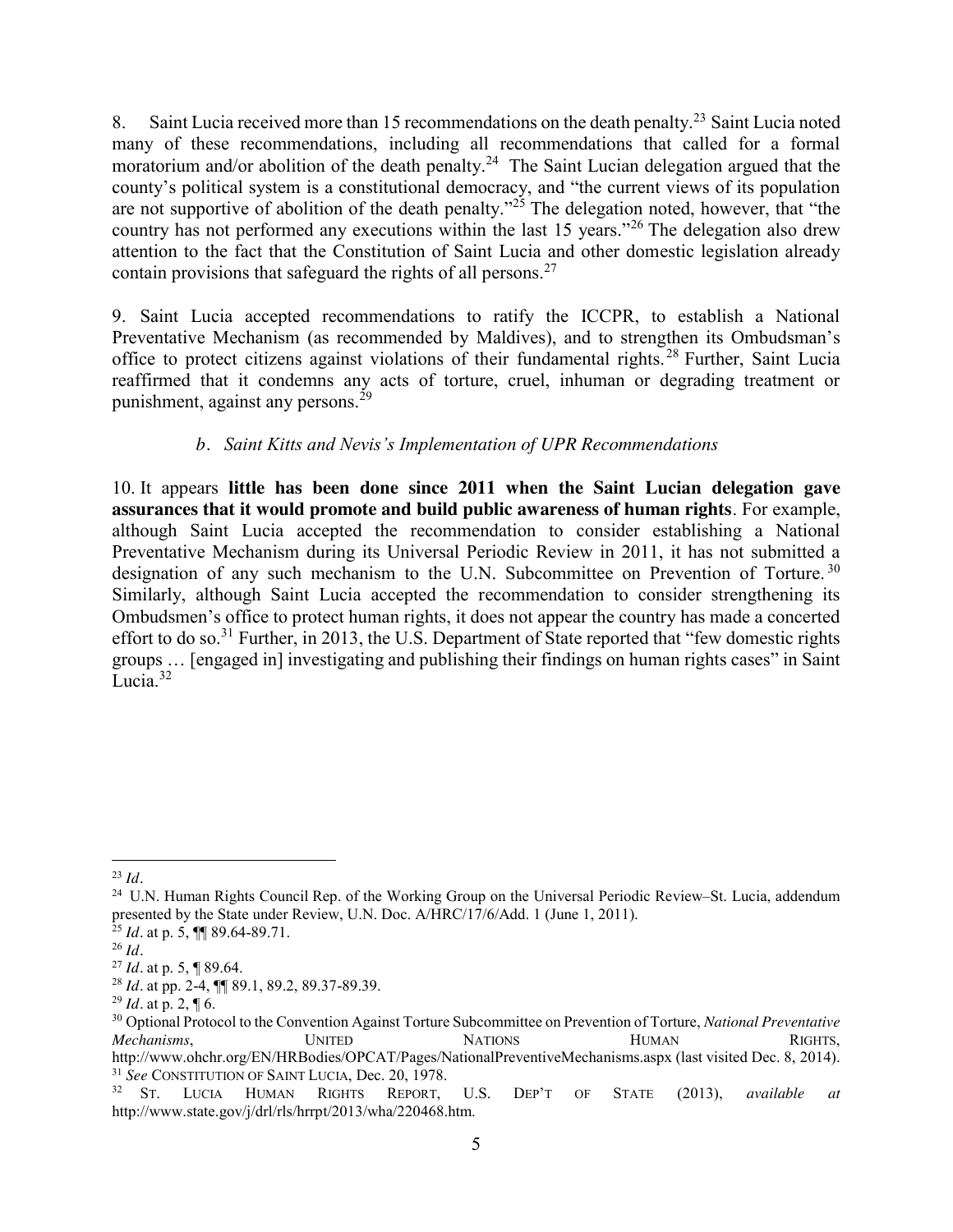11. During Saint Lucia's Universal Periodic Review in 2011, the country accepted the recommendations to sign and ratify the ICCPR.<sup>33</sup> On September 22, 2011, Saint Lucia signed the ICCPR.<sup>34</sup> As of December 8, 2014, the country has not ratified the same.<sup>35</sup>

## **III. PROMOTION AND PROTECTION OF HUMAN RIGHTS ON THE GROUND**

### *A. Human Rights and the Death Penalty in Saint Lucia.*

12. Saint Lucia is commended for not committing an execution in over 15 years<sup>36</sup> and for not holding any offenders on death row at this time.<sup>37</sup> The county is also commended for limiting the potential use of capital punishment to the most heinous crimes;  $38$  in practice only offenders convicted of aggravated murder can be sentenced to death based on the applicable laws.<sup>39</sup>

13. Saint Lucia is further commended for its dedication with respect to the general advancement of human rights despite its lack of financial and technical resources.  $\frac{40}{40}$  For example, the Constitution of Saint Lucia contains provisions which protect all persons from torture and other cruel, inhuman or degrading treatment or punishment;<sup>41</sup> the country maintains the office of the Parliamentary Commissioner and Ombudsman;<sup>42</sup> and the Criminal Code of Saint Lucia condemns violence against all persons.<sup>43</sup> Nonetheless, there remain a great number of opportunities for Saint Lucia to better protect the human rights of its people, including abolishing the death penalty.

<sup>&</sup>lt;sup>33</sup> U.N. Human Rights Council Rep. of the Working Group on the Universal Periodic Review–St. Lucia, addendum presented by the State under Review, at 2, U.N. Doc. A/HRC/17/6/Add. 1 (June 1, 2011).

<sup>34</sup> *Ratification Status for Saint Lucia*, U.N. HUMAN RIGHTS, http://tbinternet.ohchr.org/\_layouts/TreatyBodyExternal/Treaty.aspx (last visited Dec. 8, 2014). 35 *Id.* 

<sup>36</sup> U.N. Human Rights Council Rep. of the Working Group on the Universal Periodic Review–St. Lucia, addendum presented by the State under Review, U.N. Doc. A/HRC/17/6/Add. 1 (June 1, 2011).

<sup>&</sup>lt;sup>37</sup> World Coalition Against the Death Penalty, *Death Penalty Worldwide*, CORNELL UNIV. SCH. OF LAW, http://www.deathpenaltyworldwide.org/country-search-post.cfm?country=Saint%20Lucia (last updated Jan. 23, 2011).

<sup>38</sup> U.N. Human Rights Council Rep. of the Working Group on the Universal Periodic Review–St. Lucia, addendum presented by the State under Review, U.N. Doc. A/HRC/17/6/Add. 1 (June 1, 2011) ("Regarding the death penalty, Saint Lucia stated that it is reserved for the most heinous crimes.").

<sup>&</sup>lt;sup>39</sup> St. Lucia Criminal Code 2004 §§ 86(1)(a), 87 (authorizing capital punishment only for offenders convicted of aggravated murder, including: murder of criminal justice personnel; murders committed in furtherance of sex offenses, hate crimes, and/or drug trafficking; murders committed in furtherance of acts of terrorism; murders for capital gain; murders that are part of multiple murders; and murders by an offender who has previously been convicted of murder).

<sup>40</sup> U.N. Human Rights Council Rep. of the Working Group on the Universal Periodic Review–St. Lucia, addendum presented by the State under Review, U.N. Doc. A/HRC/17/6/Add. 1 (June 1, 2011) (noting Saint Lucia's "lack of financial and technical resources will not detract from its pursuit of the full enjoyment of human rights by its population.").

 $41$  CONSTITUTION OF SAINT LUCIA, Dec. 20, 1978, ch. 1, art. 5.

<sup>42</sup> CONSTITUTION OF SAINT LUCIA, Dec. 20, 1978, ch.9, art. 110.

<sup>&</sup>lt;sup>43</sup> St. Lucia Criminal Code 2004 § 103 ("Harm with violence. Any person who with any of the intents mentioned in section102 and by means of choking, suffocating, strangling, or by any other violence, or by means of any stupefying or overpowering drug, gas, or other matter, renders or attempts to render a person unconscious or insensible or physically incapable of resistance, is liable on conviction on indictment to imprisonment for twenty years or on summary conviction to imprisonment for ten years.").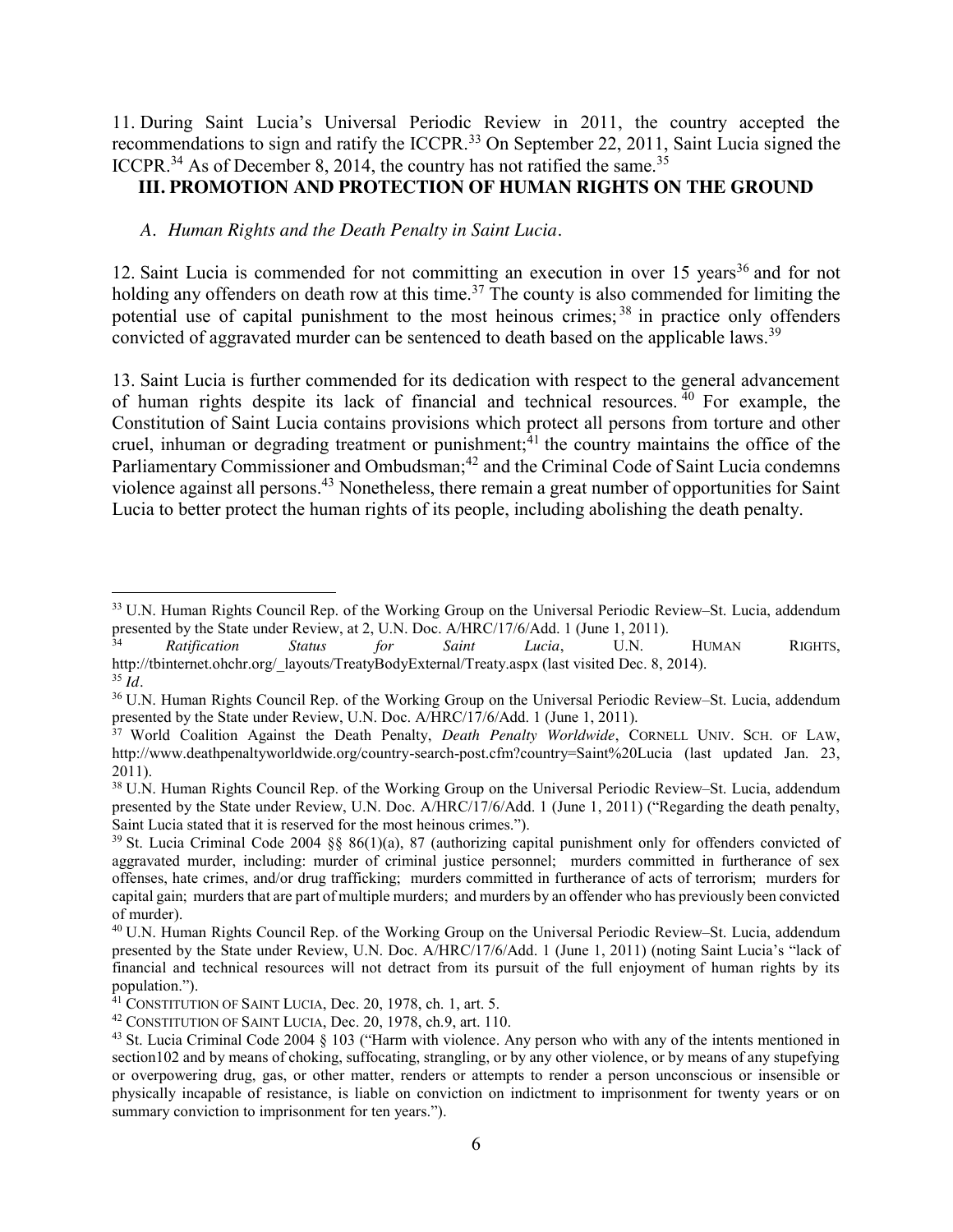14. Saint Lucia is a retentionist country. **There is a serious threat that executions will resume in the near future in response to an increase in domestic crime.** Various reports and news outlets indicate that crime is a significant problem in Saint Lucia.<sup>44</sup> According to a U.N. Office of Drugs and Crime (UNODC) global study on homicide, in 2012, there was a homicide rate of 21.6 per 100,000 people in Saint Lucia. <sup>45</sup> In comparison, over the same time period, there was a homicide rate of just 1.6 per 100,000 people in Canada.<sup>46</sup>

15. In response to domestic criminal activity, Saint Lucia has retained the death penalty and some politicians have begun promoting its actual use.<sup>47</sup> As a representation of the country's endorsement of capital punishment, Saint Lucia has voted *against* every U.N. General Assembly Moratorium Resolution prohibiting the practice, including the most recent resolution in 2014.<sup>48</sup> Saint Lucia has also signed the Note Verbale of Dissociation submitted with respect to each resolution.<sup>49</sup>

16. However, a 2010 U.N. Development Programme survey indicates **strong support across the Caribbean for methods that emphasize social intervention in lieu of strictly punishing perpetrators**. <sup>50</sup> For example, many Saint Lucians participated in the eleventh annual World Day Against the Death Penalty on October 10, 2013, which focused on eliminating capital punishment in the Caribbean and promoting human rights.<sup>51</sup> Saint Lucia has apparently not capitalized on this public sentiment to push for the abolition of the death penalty.

## **IV. RECOMMENDATIONS**

17. The Advocates and the World Coalition against the Death Penalty commend Saint Lucia for its de facto moratorium on the death penalty, and further commend Saint Lucia for limiting death

 <sup>44</sup> *See, e.g., Crimes Up 3 Percent*, THE VOICE, July 19, 2014, *available at*  http://www.thevoiceslu.com/local\_news/2014/july/19\_07\_14/Crimes.htm (reporting that Saint Lucia Police Commissioner voiced concern over the "several challenges being faced by the police force to maintain law and order in the country" and that as of July 19, 2014, there had been at least twenty homicides recorded). 45GLOBAL STUDY ON HOMICIDE 2013:TREND,CONTEXTS, DATA, U.N. OFFICE ON DRUGS AND CRIME (2013), *available* 

*at* http://www.unodc.org/gsh/en/data.html. <sup>46</sup> *Id.*

<sup>47</sup> DEATH PENALTY IN THE CARIBBEAN: A HUMAN RIGHTS ISSUE, AMNESTY INT'L 24-25 (2012) (noting, for example, that prominent politicians in Saint Lucia have publicly voiced support for the increased imposition of the death penalty).

<sup>48</sup>*See* G.A. Res. 69/186, U.N. Doc A/RES/69/186 (Dec. 18, 2014); G.A. Res. 67/176, U.N. Doc. A/RES/67/176 (Dec. 20, 2012); G.A. Res. 65/206, U.N. Doc. A/RES/65/206 (Dec. 21, 2010); G.A. Res. 63/168, U.N. Doc. A/RES/63/168 (Dec. 18, 2008); G.A. Res. 62/149, U.N. Doc. A/RES/62/149 (Dec. 18, 2007).

<sup>&</sup>lt;sup>49</sup> Note Verbale dated Apr. 16, 2013from the Permanent Mission of Egypt to the United Nations addressed to the Secretary-General, at 5, U.N. Doc. A/67/841 (Apr. 16, 2013); Note Verbale dated Mar. 11, 2011from the Permanent Mission of Egypt to the United Nations addressed to the Secretary-General, at 5, U.N. Doc. A/65/779 (Mar. 11, 2011); Note Verbale dated Feb. 10, 2009 from the Permanent Missions to the United Nations of Afghanistan et al. addressed to the Secretary-General, at 4, U.N. Doc. A/63/716 (Feb. 10, 2009); Note Verbale dated Jan. 11, 2008 from the Permanent Missions to the United Nations of Afghanistan et al. addressed to the Secretary-General, at 4, U.N. Doc. A/62/658 (Jan. 11, 2008).

<sup>50</sup> U.N. DEV. PROGRAMME, CARIBBEAN HUMAN DEV. REPORT 159-160 (2012).

<sup>51</sup>*11th World Day Against the Death Penalty: Stop Crime, Not Lives*, INTERNATIONAL FEDERATION FOR HUMAN RIGHTS (Oct. 10, 2013), https://www.fidh.org/International-Federation-for-Human-Rights/death-penalty/11th-worldday-against-the-death-penalty-stop-crime-not-lives-14080.